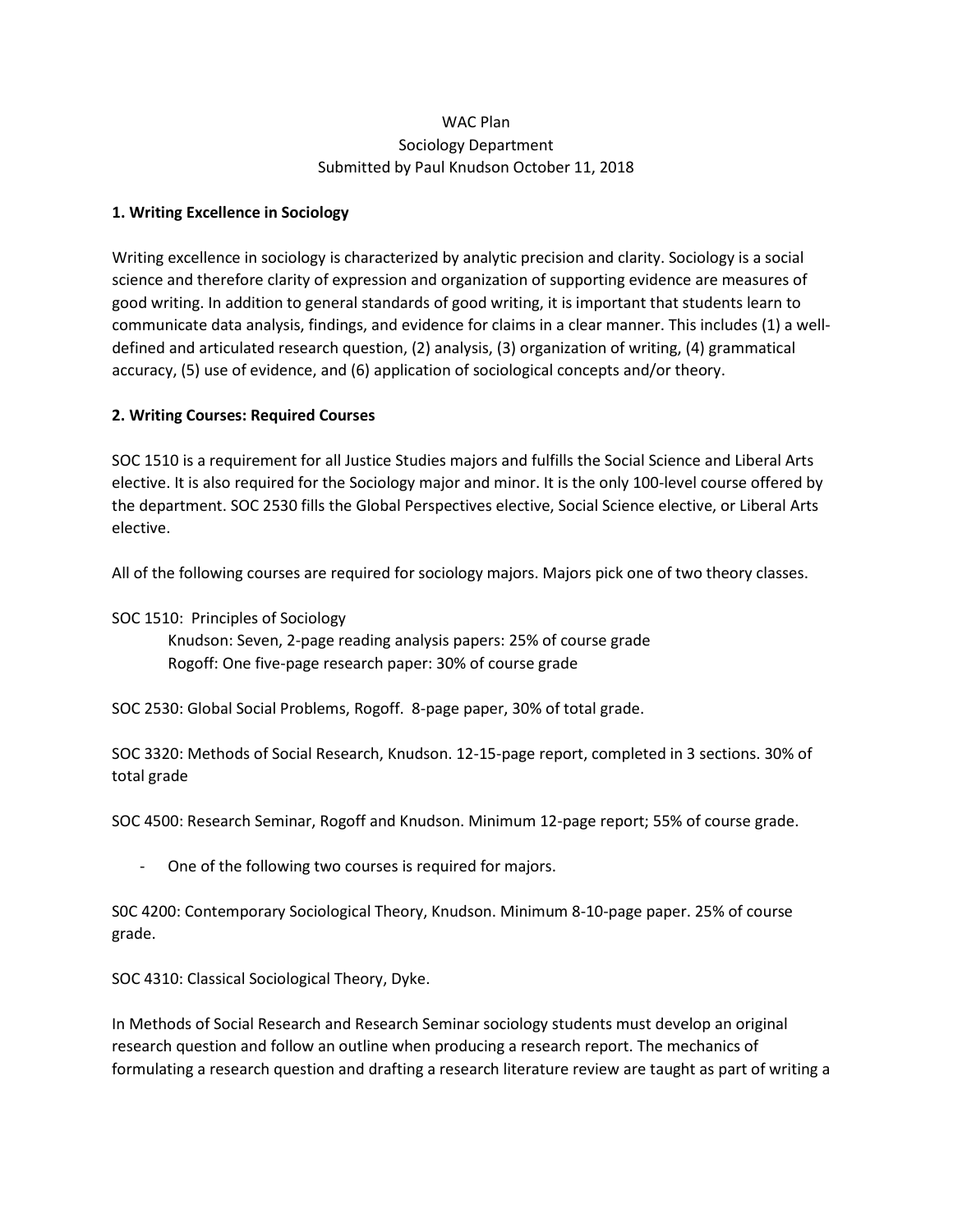research proposal in Methods of Social Research, which precedes Research Seminar in the sequence. In Research Seminar a detailed research question is examined through the analysis of data.

The attached rubric is a model of general principles for the assessment of writing in sociology. It is used in the following required courses: SOC 1510, 2520, 3320, 4500, 4200, and 4310.

| Writing<br>Component                             | Excellent                                                                                                                                                                                                                                                                                                                          | Proficient                                                                                                                                                                                                                                                                                                                                                                       | Fair                                                                                                                                                                                                                                                                                                                                                                             | Inadequate/Poor                                                                                                                                                                                                                                                                                                                                                              |
|--------------------------------------------------|------------------------------------------------------------------------------------------------------------------------------------------------------------------------------------------------------------------------------------------------------------------------------------------------------------------------------------|----------------------------------------------------------------------------------------------------------------------------------------------------------------------------------------------------------------------------------------------------------------------------------------------------------------------------------------------------------------------------------|----------------------------------------------------------------------------------------------------------------------------------------------------------------------------------------------------------------------------------------------------------------------------------------------------------------------------------------------------------------------------------|------------------------------------------------------------------------------------------------------------------------------------------------------------------------------------------------------------------------------------------------------------------------------------------------------------------------------------------------------------------------------|
| Research<br>Question                             | Research question<br>is concrete and<br>presented in the<br>opening and<br>concluding<br>sections of the<br>paper.                                                                                                                                                                                                                 | Research question<br>is concrete and<br>presented in the<br>opening and<br>concluding<br>sections of the<br>paper but is not<br>clearly stated.                                                                                                                                                                                                                                  | Research question<br>is unclear and<br>takes work for the<br>reader to fish it<br>out of the text.                                                                                                                                                                                                                                                                               | No research<br>question is stated<br>in the paper.                                                                                                                                                                                                                                                                                                                           |
| Literature Review<br>and Conceptual<br>Framework | Demonstrates<br>solid<br>understanding of<br>the literature and<br>concepts.<br>Literature review<br>is organized<br>clearly around<br>major themes and<br>findings. There is<br>a clear conceptual<br>framework<br>constructed that<br>connects the<br>existing literature<br>to<br>information/data<br>analyzed in the<br>paper. | Demonstrates a<br>solid<br>understanding of<br>the literature and<br>concepts, but the<br>literature review<br>is somewhat<br>disjointed and not<br>organized around<br>major themes.<br>The conceptual<br>framework is<br>clear, but there is<br>little description<br>of how it connects<br>the existing<br>literature to the<br>information/data<br>analyzed in the<br>paper. | Literature and<br>concepts are used<br>but left poorly<br>defined. The<br>literature review<br>lacks a solid grasp<br>of the literature<br>and is disjointed<br>and not organized<br>around major<br>themes. The<br>conceptual<br>framework is not<br>clear, and it is not<br>connected to the<br>existing literature<br>or the<br>information/data<br>analyzed in the<br>paper. | Literature and<br>concepts are<br>included, but<br>there is little<br>demonstration of<br>how they relate to<br>the research focus<br>and question of<br>the paper. The<br>literature review<br>is insufficient,<br>with poor<br>organization, and<br>the readings are<br>not specific to or<br>focused on the<br>research topic.<br>There is no<br>conceptual<br>framework. |
| Organization of<br>Paper                         | Clear organization<br>with a natural<br>flow. Paper has a<br>title and pages<br>are numbered.<br>Includes an<br>introduction,<br>transition<br>sentences to<br>connect major                                                                                                                                                       | Clear organization<br>with<br>introductions,<br>transitions, and a<br>conclusion, but<br>writing is not<br>always fluid.                                                                                                                                                                                                                                                         | Organization is<br>unclear or<br>without necessary<br>component parts.                                                                                                                                                                                                                                                                                                           | Little discernible<br>organization.                                                                                                                                                                                                                                                                                                                                          |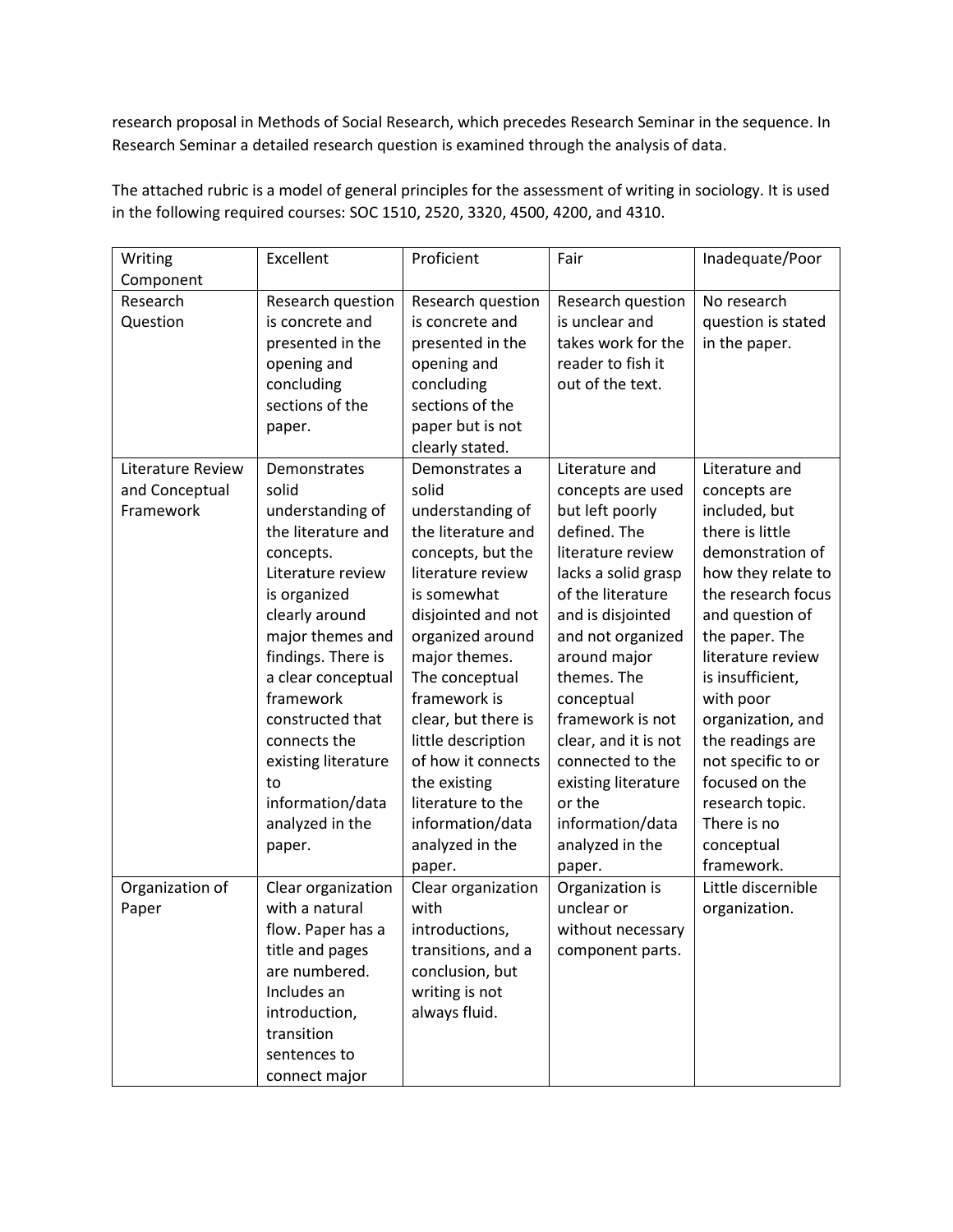|                            | ideas, and a                     |                                     |                                       |                                        |
|----------------------------|----------------------------------|-------------------------------------|---------------------------------------|----------------------------------------|
|                            | conclusion.                      |                                     |                                       |                                        |
| Use of Evidence            | Each logical point               | Each logical point                  | Several points of                     | There is                               |
| (data or existing          | is backed up by                  | is backed up by                     | the main pattern                      | qualitative,                           |
| literature)                | one or more                      | one or more                         | are left without                      | archival, or                           |
|                            | examples from                    | examples from                       | evidence from                         | quantitative data                      |
|                            | qualitative,                     | qualitative,                        | qualitative,                          | or existing                            |
|                            | archival, or                     | archival, or                        | archival, or                          | literature used                        |
|                            | quantitative data,               | quantitative data                   | quantitative data                     | but not to defend                      |
|                            | or existing                      | or existing                         | or existing                           | the main                               |
|                            | literature.                      | literature.                         | literature.                           | argument or                            |
|                            | Evidence is strong               | Evidence                            | Evidence is                           | address the                            |
|                            | and sufficient to                | advances                            | insufficient.                         | research                               |
|                            | advance the                      | argument, but                       |                                       | question.                              |
|                            | major pattern                    | may not be                          |                                       |                                        |
|                            | identified.                      | sufficient.                         |                                       |                                        |
|                            | Exceptions to the                | Exceptions to the                   |                                       |                                        |
|                            | pattern are                      | major pattern are                   |                                       |                                        |
|                            | accounted for and                | accounted for,                      |                                       |                                        |
|                            | addressed with                   | but may not be                      |                                       |                                        |
|                            | evidence.                        | sufficiently<br>addressed with      |                                       |                                        |
|                            |                                  |                                     |                                       |                                        |
|                            |                                  | evidence.                           |                                       | There is no                            |
| Analysis and<br>Conclusion | Analysis is                      | Analysis is                         | Analysis is                           |                                        |
|                            | presented clearly                | presented clearly                   | disorganized, the                     | discernible major                      |
|                            | and logically.<br>Logical points | and logically, but<br>points do not | major pattern is<br>left unaddressed. | pattern analyzed<br>and no alternative |
|                            | build directly on                | necessarily build                   | <b>Exceptions may</b>                 | interpretation is                      |
|                            | the major pattern.               | on each other.                      | be presented but                      | presented. There                       |
|                            | Exceptions to the                | <b>Exceptions are</b>               | left unadressed in                    | is either no                           |
|                            | pattern are                      | addressed, but                      | relation to the                       | conclusion or the                      |
|                            | addressed,                       | many are left                       | conceptual                            | conclusion is                          |
|                            | dismantled, and                  | hanging or are                      | framework of the                      | illogical.                             |
|                            | folded into the                  | dealt with                          | paper.                                |                                        |
|                            | conceptual                       | inadequately with                   | Conclusions exist                     |                                        |
|                            | framework of the                 | regard to the                       | but the writer                        |                                        |
|                            | paper.                           | conceptual                          | does not explain                      |                                        |
|                            | Conclusions are                  | framework of the                    | in enough detail                      |                                        |
|                            | specific and                     | paper.                              | how they are                          |                                        |
|                            | derived logically                | Conclusions are                     | derived in logical                    |                                        |
|                            | from the material                | derived logically                   | terms or how they                     |                                        |
|                            | and/or data                      | from the material                   | relate to the                         |                                        |
|                            | presented.                       | and/or data but                     | findings.                             |                                        |
|                            |                                  | are somewhat too                    |                                       |                                        |
|                            |                                  | general.                            |                                       |                                        |
| Grammar and                | There are few or                 | There are several                   | Significant                           | Significant                            |
| Citations                  | no spelling and                  | grammar and                         | grammar or                            | grammar and                            |
|                            | grammatical                      | spelling errors.                    | spelling errors.                      | spelling errors.                       |